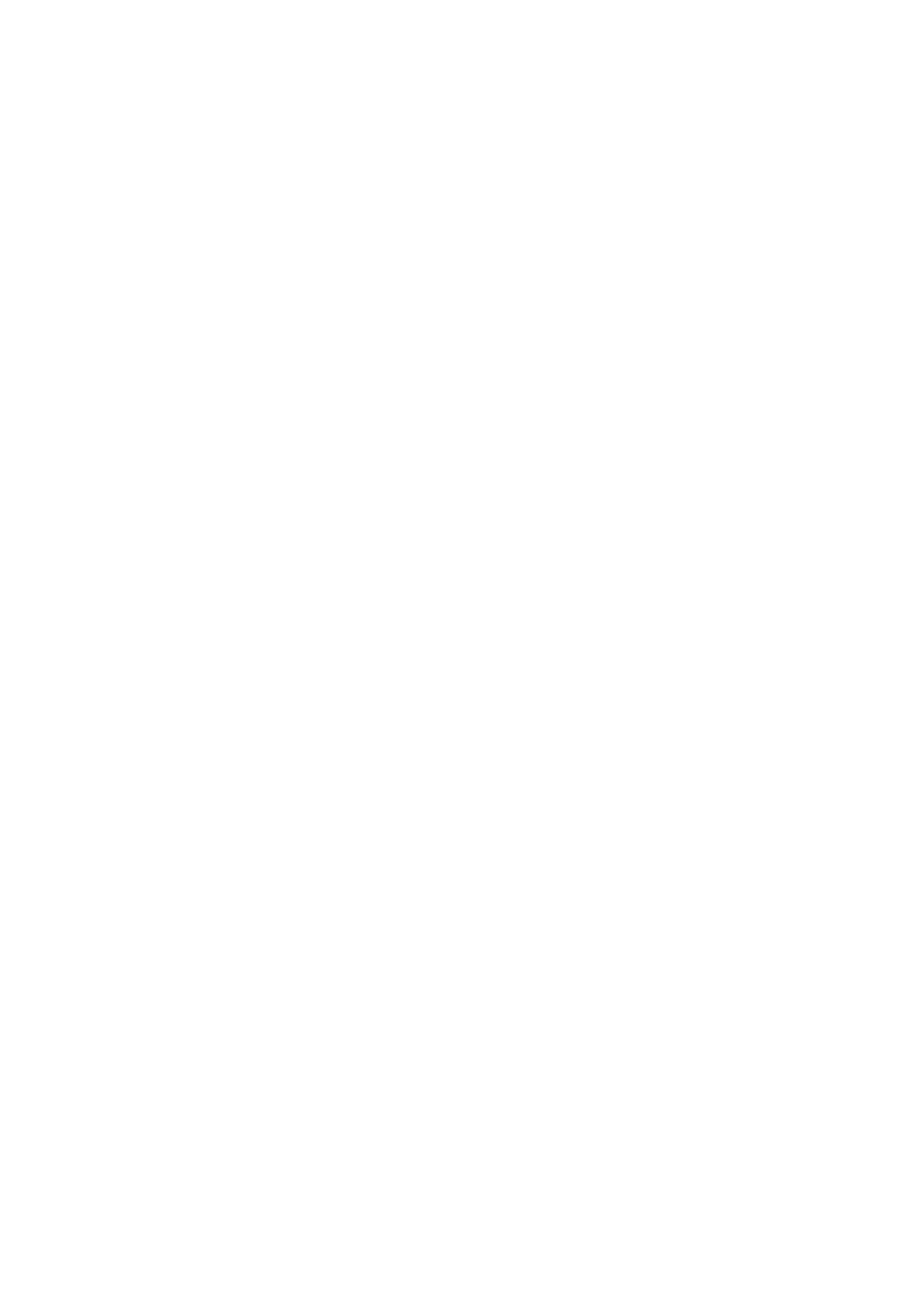## **Distance Selling Regulations**

This guide aims to provide businesses with a brief overview of the Distance Selling Regulations (DSRs). More detailed information can be found on the OFT website at: **http://www. oft.gov.uk/shared\_oft/business\_leaflets/general/oft698.pdf**.

## **What are the Distance Selling Regulations?**

The Distance Selling Regulations (DSRs) are the rules that apply if you are selling products or services to consumers without face-to-face contact, and where the consumer has not had an opportunity to examine the goods before buying or discuss the service in person. Examples of distance selling include selling via: the internet, text message, phone call, fax and interactive TV or mail order.

One aim of the DSRs is to ensure a minimum level of consumer protection across the European Union (EU) although other EU countries may have implemented them differently. In non-EU countries you may need to take legal advice to ensure that you comply with the legal requirements.

Compliance with the DSRs is a legal requirement and enforcement action can be taken in the courts against businesses that breach them.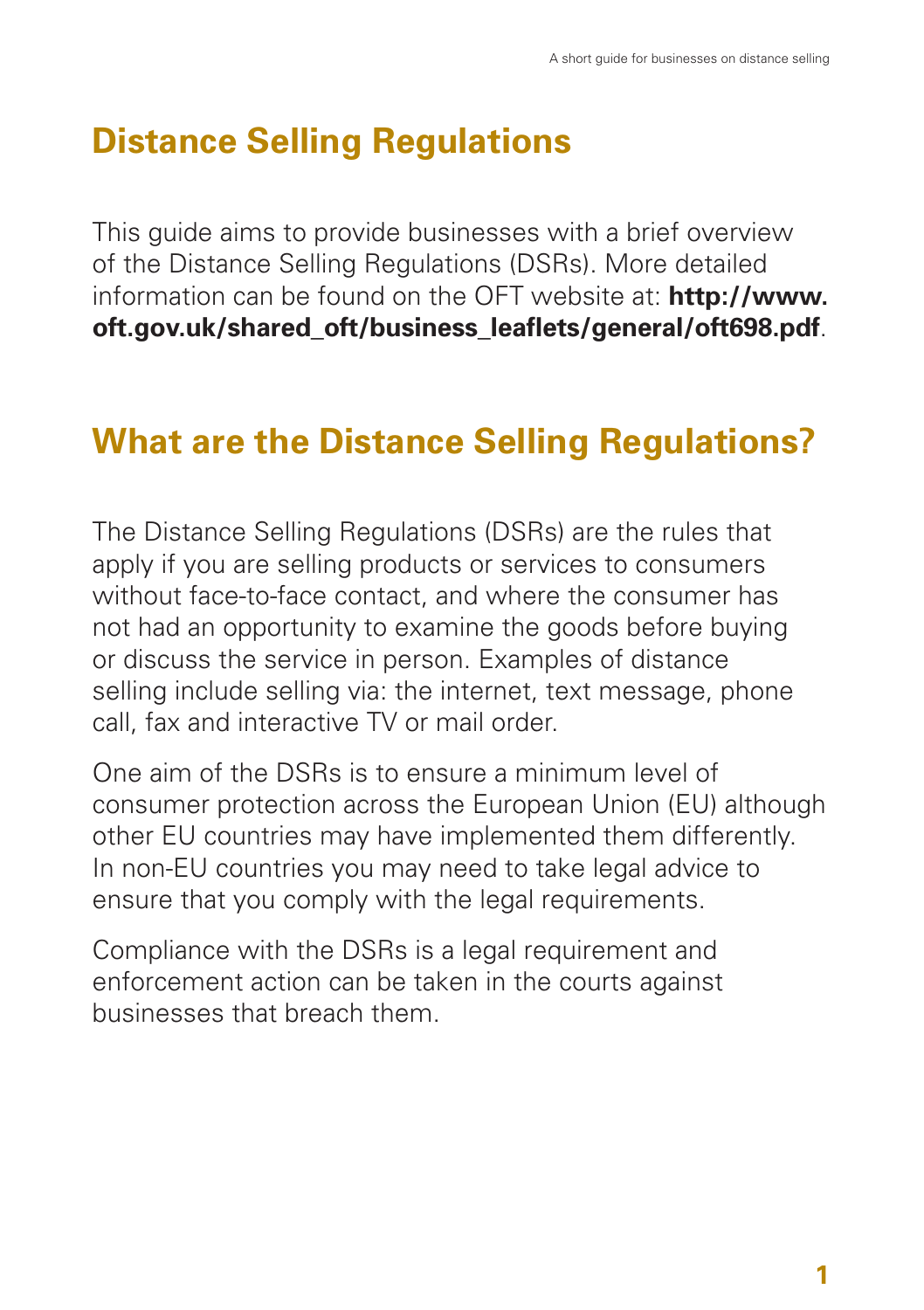## **Do they apply to your business?**

## **Exceptions to the DSRs**

The DSRs do not apply to the following:

- business to business contracts
- contracts for the sale of land, that is the sale of freehold or leasehold interests. They do apply to short term tenancy or leasehold agreements (rental agreements) concluded by distance means
- contracts for the construction of a building where the contract also provides for a sale or other transfer of an interest in the land on which the building is constructed. They do apply where a consumer already has rights over the land and subsequently enters into a distance contract with a builder to construct a building on the land
- contracts relating to financial services to consumers. However these services are likely to be subject to the Financial Services (Distance Marketing) Regulations 2004 and, where relevant, the Consumer Credit Act 1974
- conditional sales and contracts for hire purchase. They do apply to contracts for hire services, for example the hire of electrical items or clothing
- contracts concluded with a telecommunications operator in respect of a telephone call from a public pay phone
- auction sales, including online and interactive TV auctions. They do apply to some activities described as auctions depending on exactly when and how the sale occurs.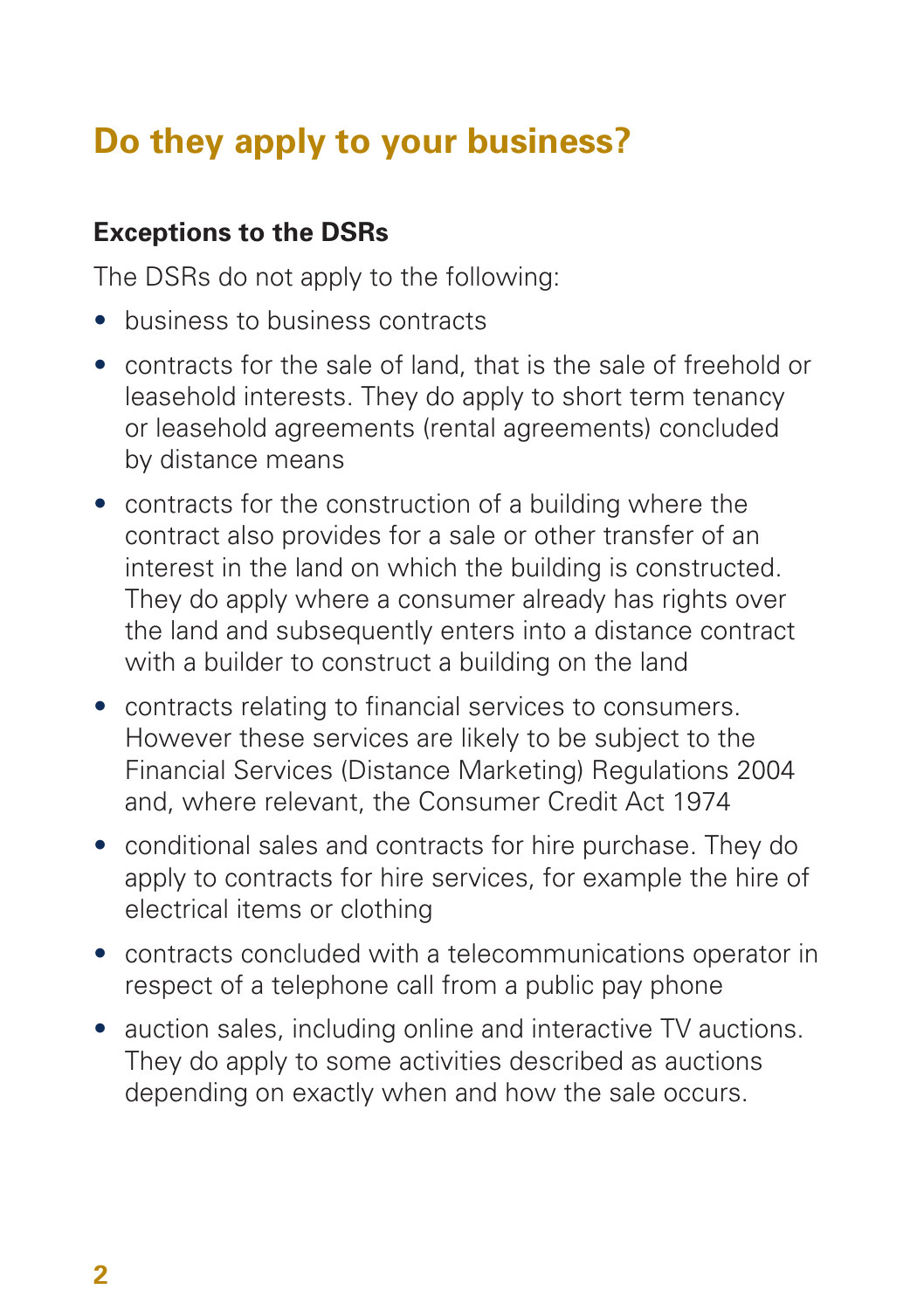There are some exceptions to the requirements to provide pre-contractual information, written and additional information, the right to cancel and the obligation on the supplier to carry out the contract within a maximum of 30 days.

These apply to:

- certain types of contracts for the supply of food, drinks or other goods for everyday consumption delivered to the consumer's home or work place. In the OFT's view this does not include home deliveries by supermarkets or other home delivery grocery businesses
- certain types of contract to provide accommodation, transport, catering or leisure services (for example hotel accommodation, plane, train or concert tickets, car hire or sporting events) where you agree to provide the service on a specific date or within a specific period. However, long term residential hotel accommodation agreed under a distance contract may be considered to be rented accommodation and therefore subject to the DSRs.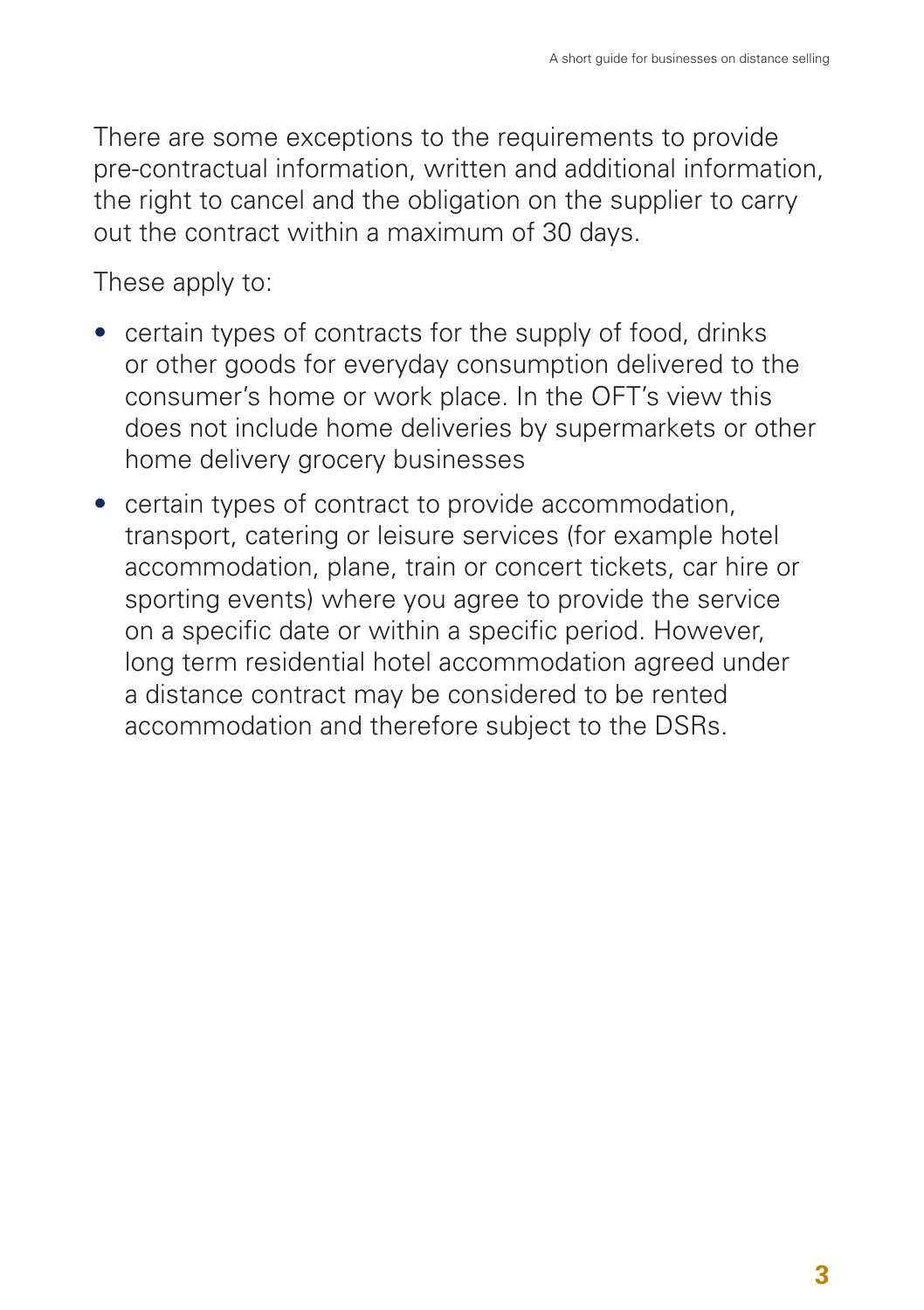## **How to comply with the DSRs**

You must give your consumers certain information before they agree to buy from you. We refer to this as pre-contractual information which includes the following:

- sufficient detail for the consumer to be able to identify the business they are dealing with
- a description of the main characteristics of the goods or services you are offering
- the price of the goods or services you are offering, including all taxes
- details of any delivery costs
- details of how payments can be made
- if payment is required in advance, you must supply your full geographic address
- the arrangements for delivery or performance of the service, for example when consumers can expect delivery of the goods or the service to start. The contract should be performed within 30 days unless the parties agree to a different period
- information about your consumers' right to cancel, where applicable
- if consumers have to use a premium-rate phone number. you must specify the inclusive cost of the call (including taxes) before any charges are incurred for the phone call, for example the cost of the call per minute or an indication of the likely cost of the call. You should also advise your consumer that the cost of the call may differ from that quoted, depending on their network provider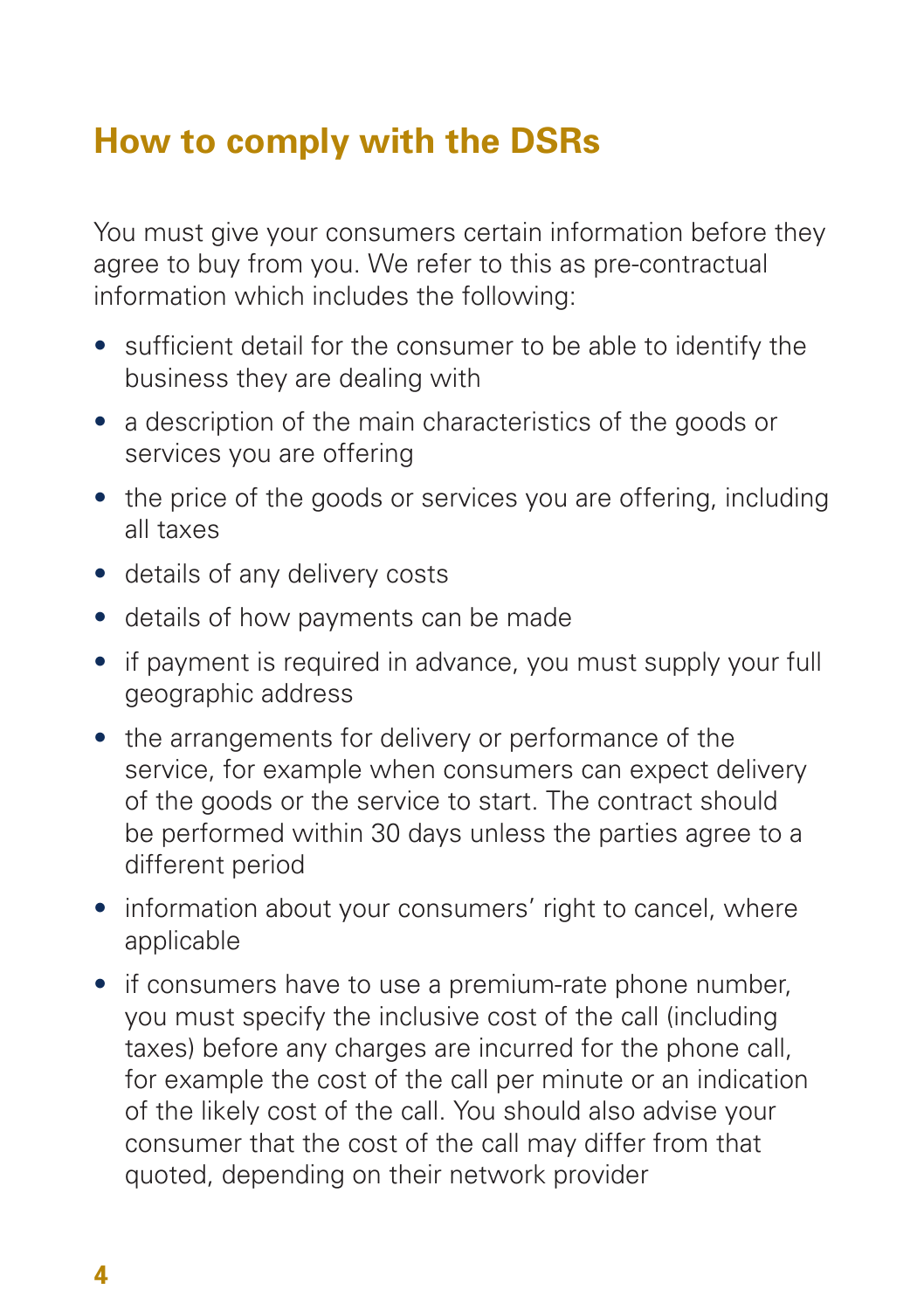- how long the price or the offer remains valid
- the minimum duration of the contract where goods or services are to be provided permanently or recurrently, for example, if you are supplying a mobile phone or satellite TV contract or a book club subscription, and
- that you will pay the cost of your consumers returning any products that you supply as substitutes because the goods or services originally ordered are not available.

### **Information to be provided once consumers have decided to buy**

If you provide pre-contractual information in a form that does not allow it to be stored or reproduced by the consumer, such as during a phone call or on a website, then you must confirm in writing, or in another durable medium (such as e-mail or fax) accessible to the consumer that can be kept for future reference and which cannot be edited. We do not consider that information on a website is durable as it can be altered after the consumer has accessed it.

In addition to the above information, consumers should also be told:

- when and how to exercise their rights under the DSRs to cancel including
	- for goods whether you require goods to be returned by the consumer and if so who will pay for their return
	- for services the consequence of agreeing to a service starting before the end of the usual seven working day cancellation period
- details of any guarantees or after-sales services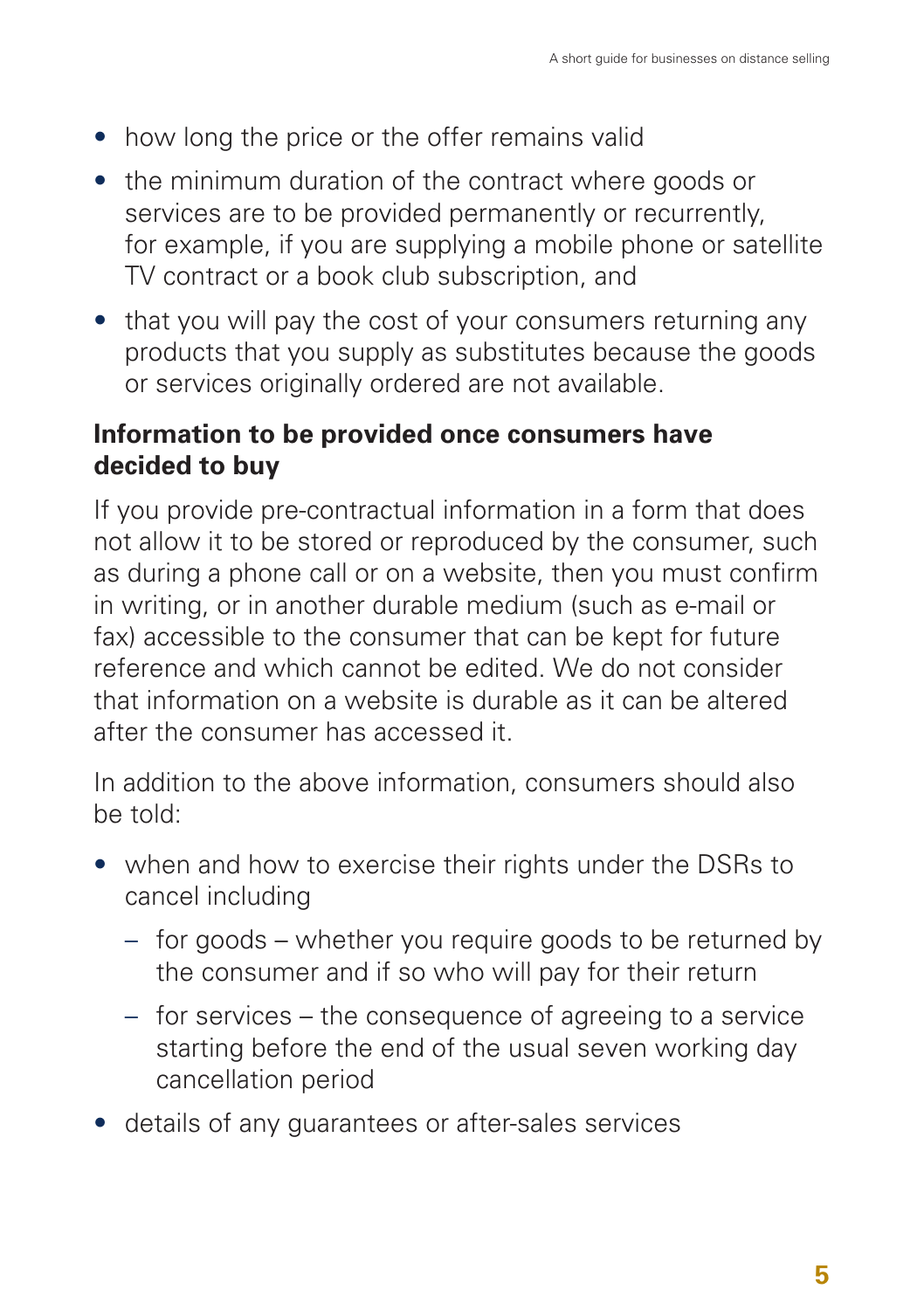- the geographic address of the business to which the consumer may direct any complaints. In the OFT's view this means a physical location and therefore excludes a PO Box address
- if a contract lasts more than a year or is open-ended, the contractual conditions for terminating it. This safeguards you as well as the consumer as both parties have the same information.

### **When must I supply this information?**

Before the conclusion of the contract or in 'good time', this means that the consumer has sufficient time to act on it when they receive it, for example, to cancel the contract if needed.

## **Carrying out the contract**

A contract must be carried out within the time limits agreed with the consumer as stated in the terms and conditions. If no period is set then the statutory time limit is 30 days from the day after the consumer sent the order to you. If this is not possible you must advise the consumer before the deadline. If the goods didn't arrive in time your consumer is entitled to a full refund, including the postage and packaging, unless they agree to a new deadline to give you more time.

### **Consumers' cancellation rights**

The stage at which you provide your consumers with the required written information will affect when the cancellation period ends.

Where the DSRs give consumers the right to cancel an order, this right is unconditional and begins from the moment the contract is concluded. Unlike when buying from a shop the first time that a consumer will have an opportunity to examine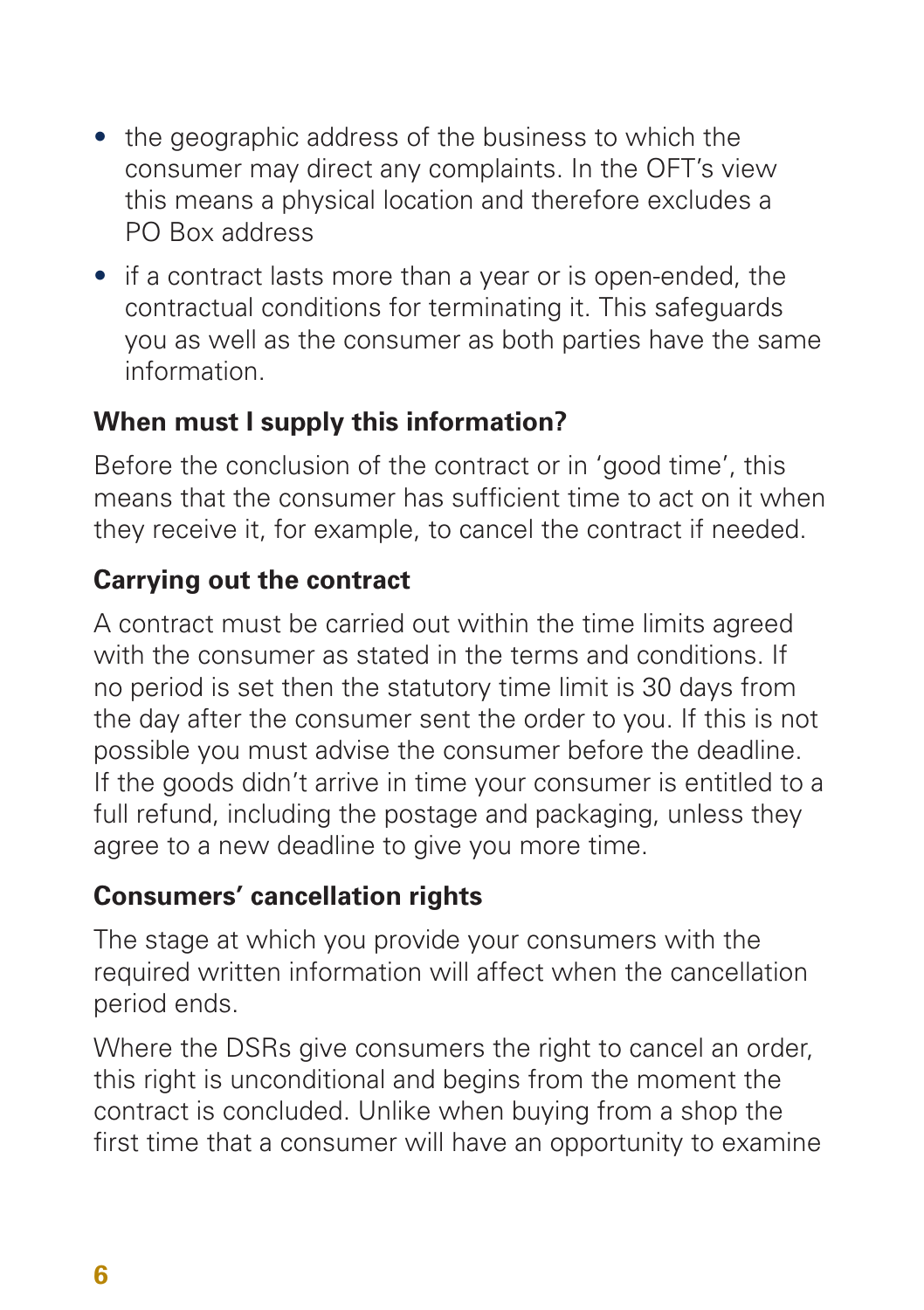goods purchased by distance means is when they receive them. When a consumer cancels a contract to which the cancellation provisions apply they are entitled to a refund of any money they have paid in relation to the contract even if the goods are not defective in any way.

The time limits for cancellation are as follows,

## **for goods:**

- seven working days (not including weekends or bank holidays) after the day on which they receive the goods – provided you give the consumer the required written information no later than the time the goods are delivered
- seven working days from the day after the day on which the consumer received the written information and within three months of the goods being delivered, when the written information is not provided at the time of delivery, or
- three months and seven days from the day after the day the consumer receives the goods if you do not give the required written information at all (or give it after the three month period mentioned above).

## **for services:**

- seven days from the day after the contract was concluded if you give the consumer the required written information on or before the day the contract is concluded, or
- seven working days after the information was received but within three months (beginning the day after the contract was concluded), if the information was received after the contract was concluded.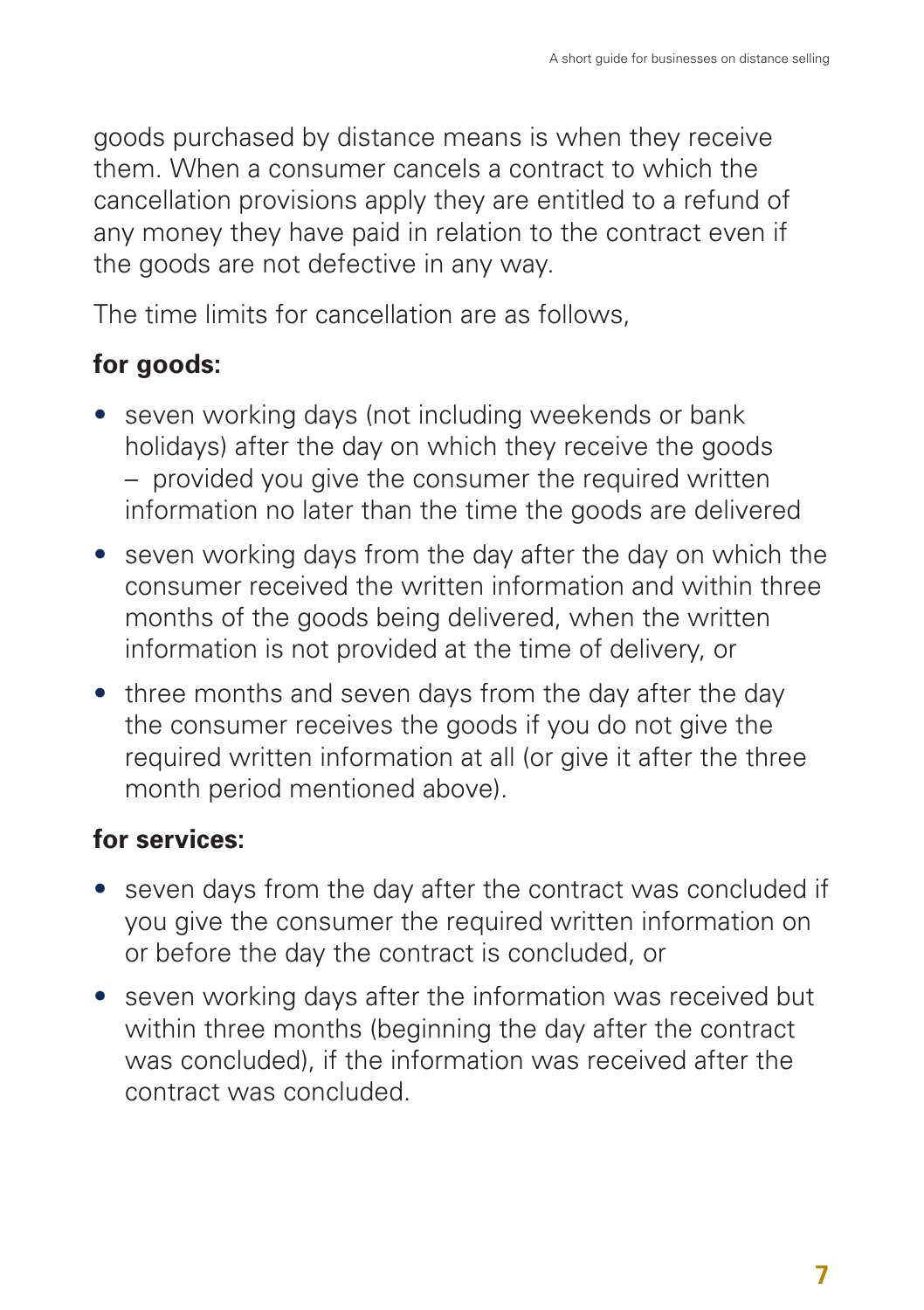Different rules apply to services where the consumer agrees that the service starts before the usual cancellation period expires. These are:

- where you have supplied the required durable information before the service starts and the consumer agrees to the service starting before the end of the usual cancellation period, their cancellation rights will end when performance of the service starts
- if the consumer agrees that the service can start before the usual cancellation period ends, but you do not provide the required written information until after the service has started but in time for it still to be useful, cancellation rights will last for seven working days after the day the consumer receives the information. But if you finish providing the service within seven working days after the day the consumer receives the required durable information, cancellation rights will end on the day of completion, or
- if you do not provide the required durable information at all, your consumer's right to cancel ends after three months and seven working days counting from the day after the day on which the contract was concluded. This applies whether or not the consumer agrees that you can start the service before the cancellation period ends.

#### **What must consumers do if they want to cancel?**

They must tell you in writing or in another durable medium such as e-mail, if they want to cancel but not by phone unless your terms say this is acceptable. The effective date for cancellations under the DSRs is the date on which the consumer gives notice of cancellation to you.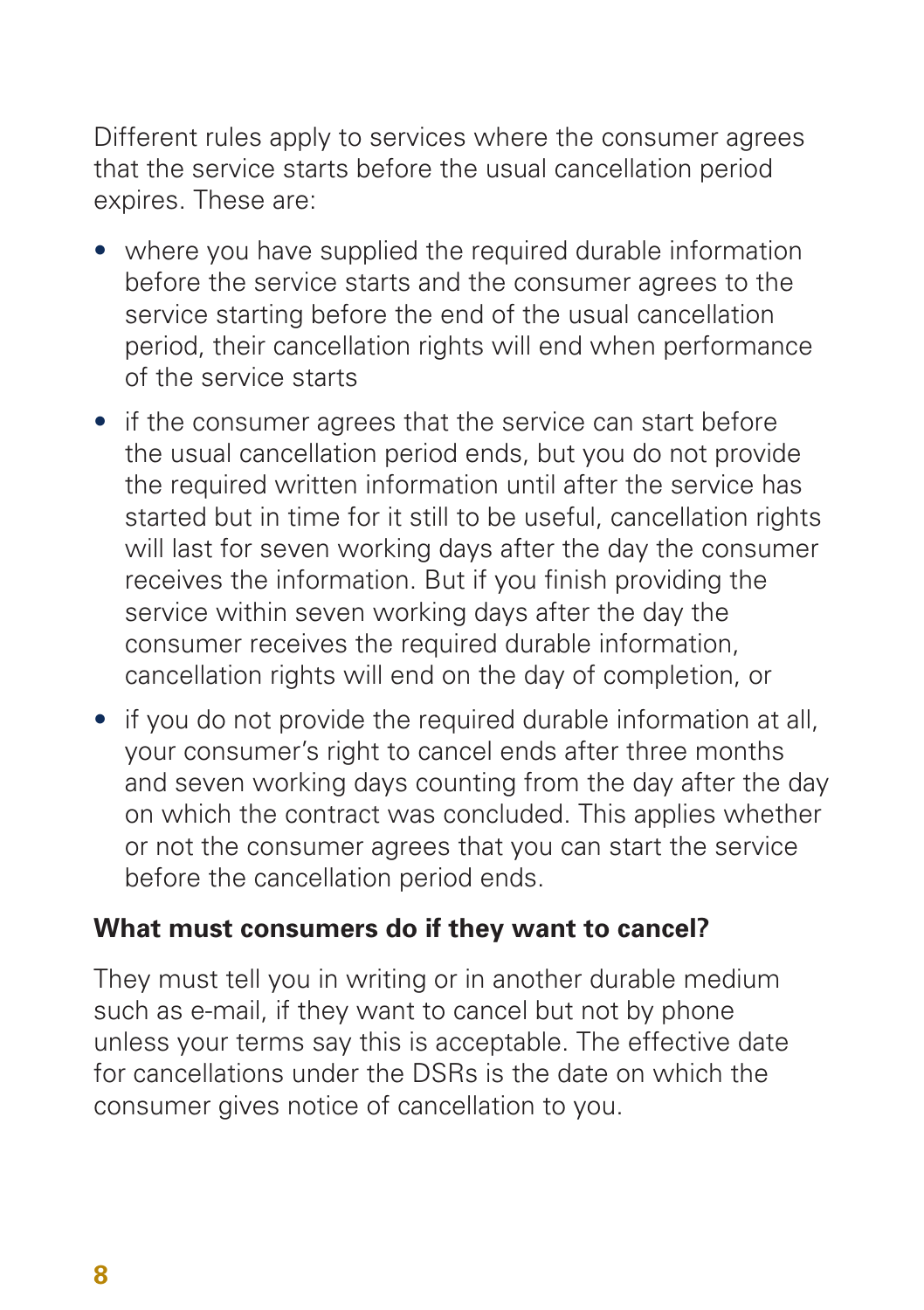For more detail on how consumers can give notice of cancellation see the full text version of the 'Guide for businesses on distance selling' on the OFT website at: **http://www.oft. gov.uk/shared\_oft/business\_leaflets/general/oft698.pdf**

Unless you have agreed that they can, your consumers cannot cancel if the order is for:

- services where you have had the consumer's agreement to start the service before the end of the usual cancellation period and you have provided the consumer with the required written information before you start the service, including information that the cancellation rights will end as soon as you start the service
- goods or services where the price depends on fluctuations in the financial markets which cannot be controlled by the supplier
- the supply of goods made to the consumer's own specification such as custom-made blinds or curtains. This exception does not apply to upgrade options such as choosing alloy wheels when buying a car, or a combination of standard-off-the shelf components when ordering a PC
- goods that by reason of their nature cannot be returned
- perishable goods like fresh foods or fresh cut flowers
- audio or video recordings or computer software that the customer has unsealed
- newspapers, periodicals or magazines, and
- gaming, betting and lottery services.

Apart from these exceptions the DSRs give consumers an unconditional right to cancel a contract and legally oblige you to refund all sums due in relation to the contract, this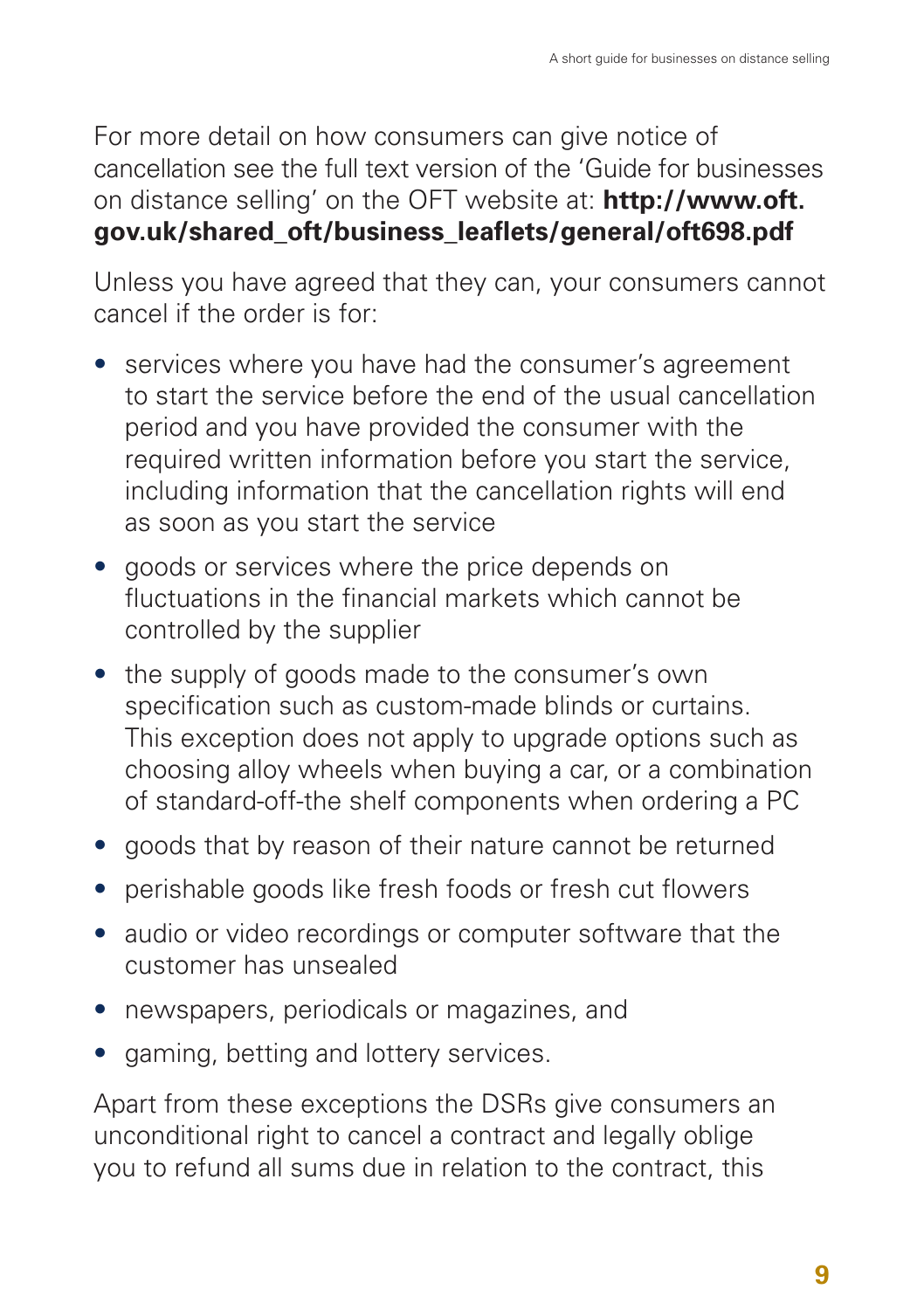means the full price of the goods, or deposit or prepayment made including the cost of the delivery. This must be done as soon as possible after the consumer cancels, and within a maximum of 30 days. The DSRs do, however, give suppliers a right of action against consumers for breach of the statutory duty to take reasonable care of the goods.

## **Refunds**

The retailer must refund the full amount including the delivery costs as soon as possible after the consumer cancels, and in any case within 30 days at the latest. You cannot insist on the goods being received by you before you make a refund.

## **Returning goods**

Only if it is covered in the contract and the written information can you require the consumer to pay for the cost of returning the ordered goods. If the consumer then fails to return the goods, or sends them at your expense, you can charge them the direct cost to you of the return, even if you have already refunded the consumer's money. You are not allowed to make any further charges, such as a restocking charge or an administration charge.

If you do not include these details in the required written information then you cannot charge anything. You can never require consumers to pay the cost of returning substitute goods. If the goods are faulty or do not comply with the contract, you will have to pay for their return whatever the circumstances.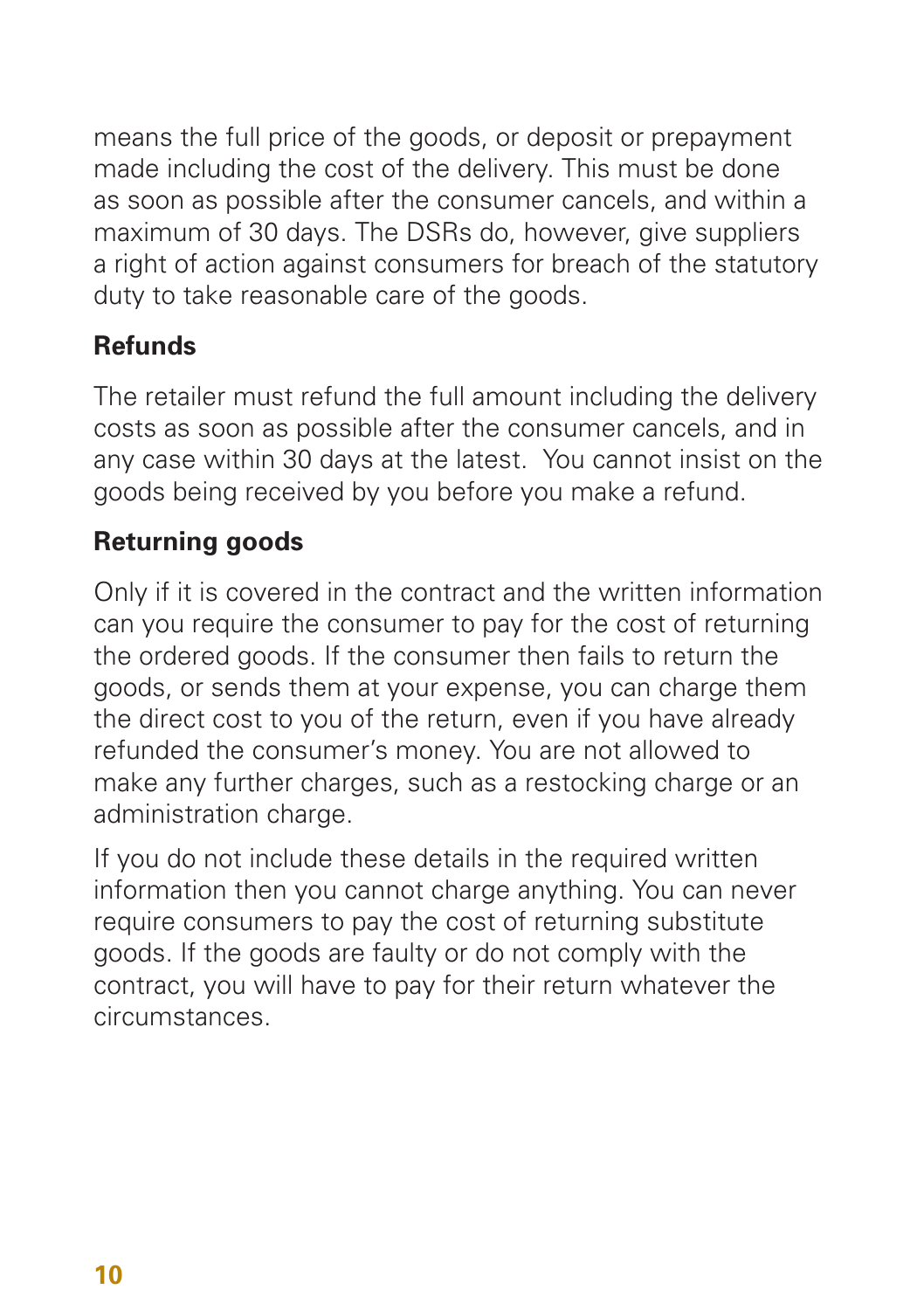## **Further information**

The OFT has produced sector specific guidance on the application of the DSRs to the sale of cars and IT contracts made at a distance, copies of which can be found on the OFT website.

Please note that these are only guides and should not be regarded as a statement of how the law applies in every situation. If you are unsure about how the DSRs apply to the circumstances of your particular business then you should consult a legal advisor.

## **Other legislation**

E-Commerce Regulations (ECRs) govern the provision of information society services, which are any services normally provided on request for payment, at a distance, by means of electronic equipment. If you are providing these services, you must supply certain information, some of which overlaps with the information you must supply under the DSRs. This includes:

- the full name of your business
- the geographic address at which your business is established
- your contact details, including e-mail address
- details of any publicly accessible trade or similar register with which you are registered
- if your service is subject to an authorisation scheme or if you are a member of a professional body, details of the relevant supervisory authority or body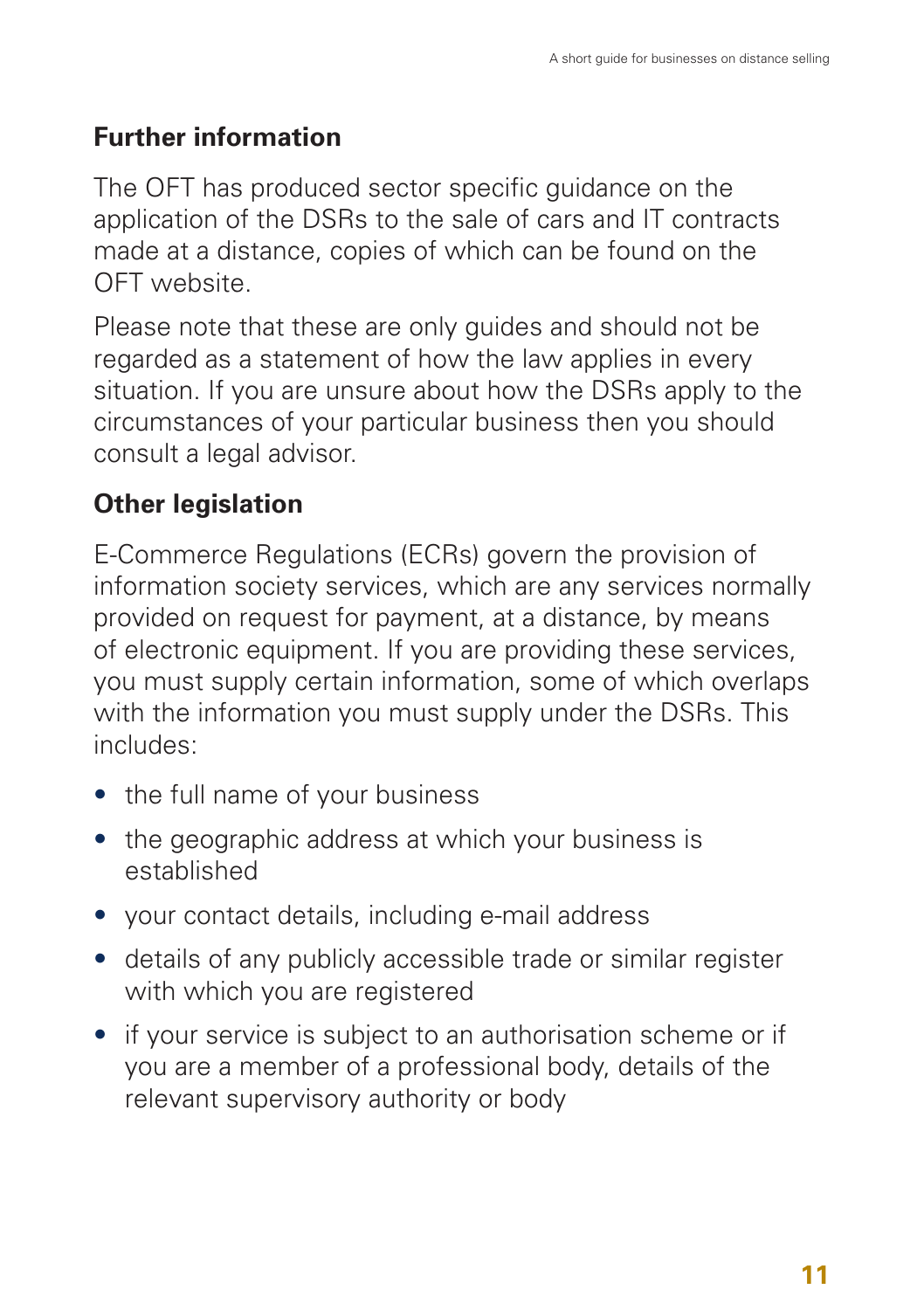- your VAT registration number
- where you refer to prices, a clear and unambiguous indication of those prices and whether the prices include taxes and delivery costs (but the DSRs also require you to quote prices inclusive of all taxes if the sale is covered by the DSRs).

The ECRs also set out certain conditions for commercial communications. These must be clearly identified as such, provide your identity as the person making the communication, clearly identify any promotional offer or promotional competition or game and ensure that terms and conditions for participation are presented clearly. There are also requirements relating to the storing of the contract and for access to this by the consumer. Also, that provision is made to enable the consumer to correct input errors prior to placing an order. Consumers should receive acknowledgment of the receipt of the order electronically without delay.

If you are uncertain about the application of any of the above law to your businesses activities, you should consult a legal advisor.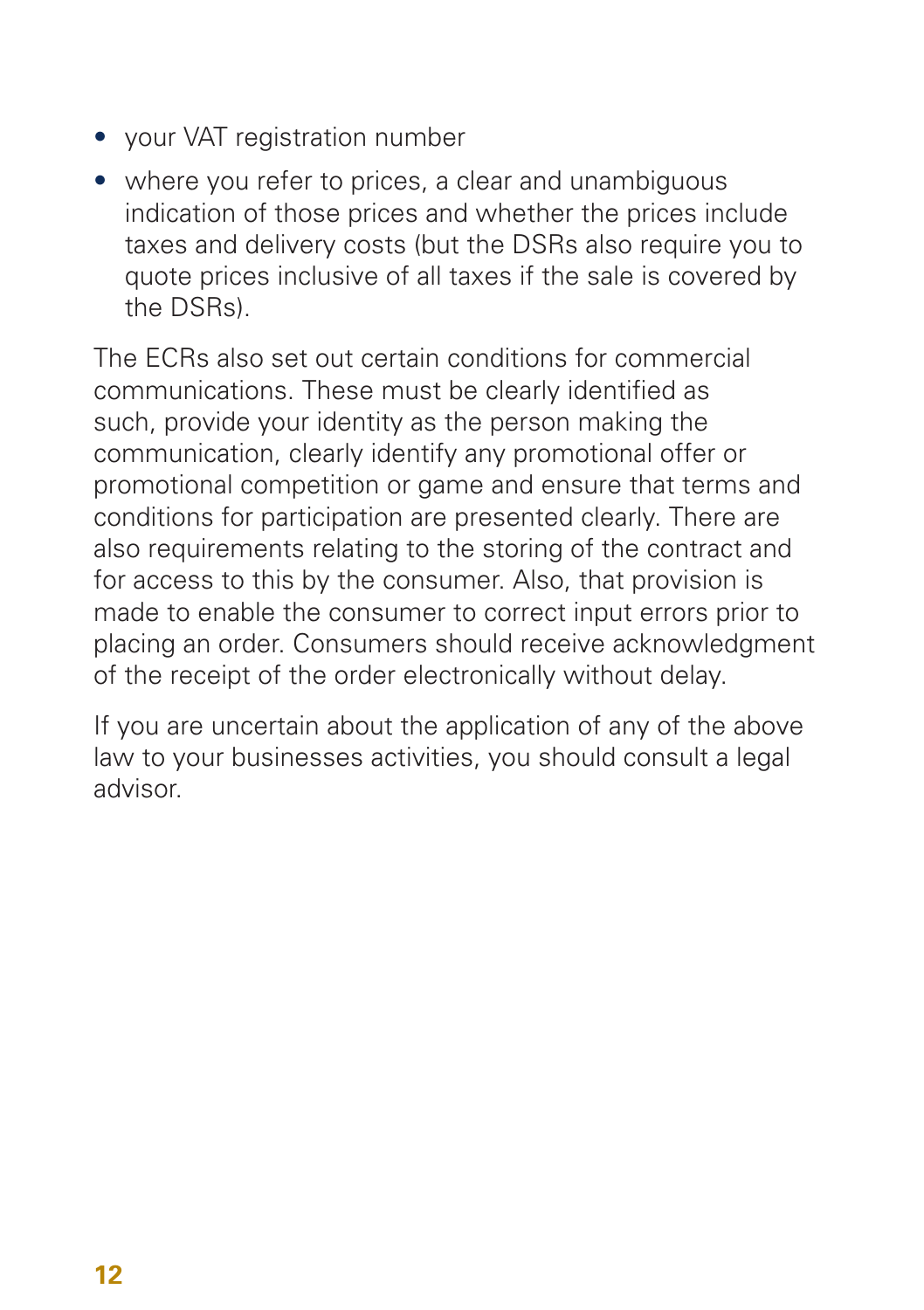## **Where to go for more information:**

## **The Office of Fair Trading**

See **www.oft.gov.uk** for extensive information on different trading laws. As well as more on the DSRs there is information about the Enterprise Act.

## **The Department of Trade and Industry (DTI)**

See **www.dti.gov.uk** for background information on running a business and guidance on ECRs.

## **Trading Standards**

See **www.tradingstandards.gov.uk** for advice on law and details of your nearest Trading Standards office.

## **Business Link**

An independent body funded by DTI. Visit **www.businesslink.gov.uk** for a variety of business information and pointers for creating online shops and web marketing.